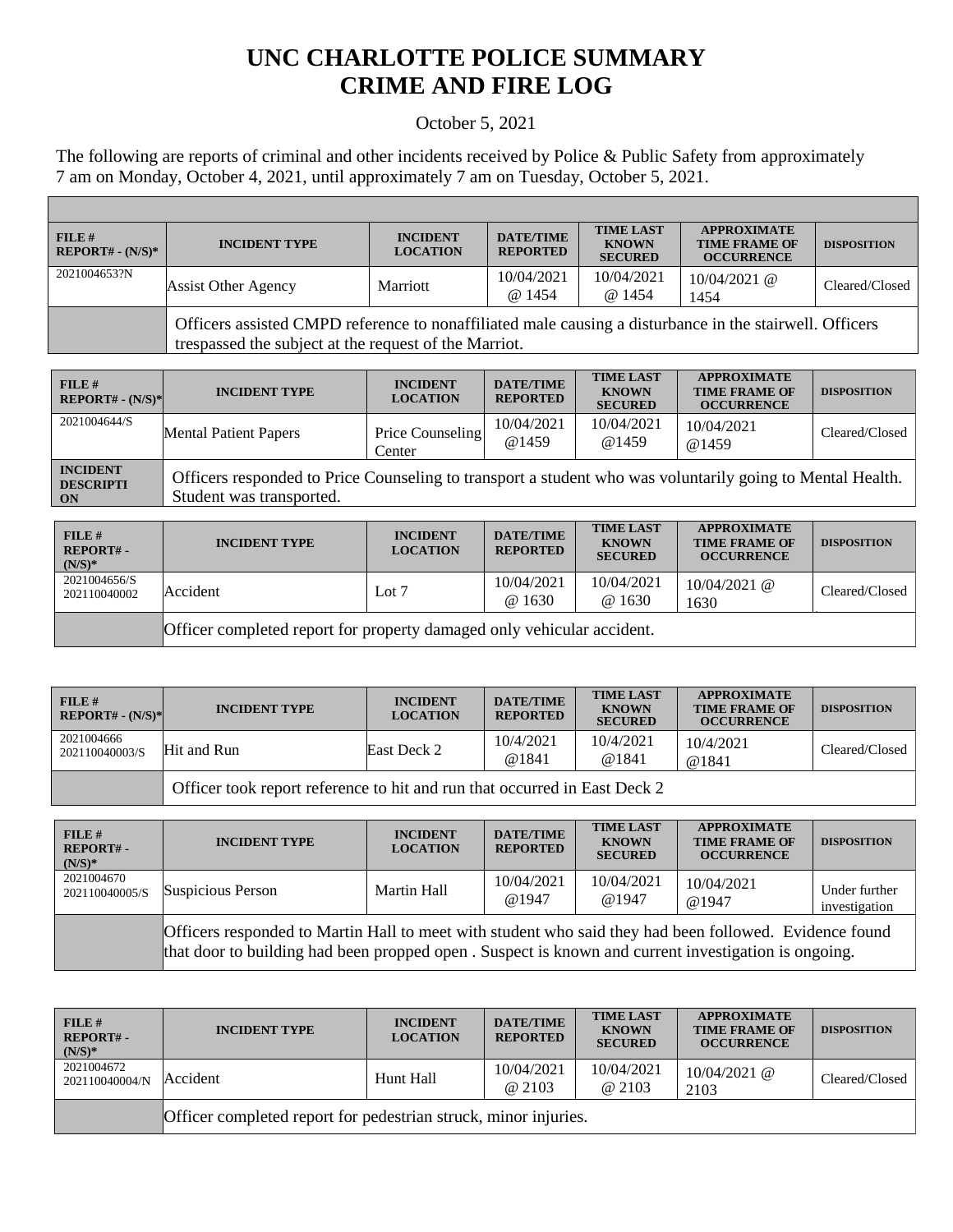| <b>RESIDENT HALL FIRE</b><br><b>LOG</b> |                                |                                     |                                     |              |                 |                                  |                                  |                                     |
|-----------------------------------------|--------------------------------|-------------------------------------|-------------------------------------|--------------|-----------------|----------------------------------|----------------------------------|-------------------------------------|
| <b>REPORT#</b>                          | <b>RESIDENT</b><br><b>HALL</b> | <b>DATE/TIME</b><br><b>OCCURRED</b> | <b>DATE/TIME</b><br><b>REPORTED</b> | <b>CAUSE</b> | <b>INJURIES</b> | <b>PROPERTY</b><br><b>DAMAGE</b> | <b>FULLY</b><br><b>SPRINKLED</b> | <b>FIRE</b><br><b>DETECTI</b><br>ON |
|                                         |                                |                                     |                                     |              |                 |                                  |                                  |                                     |
| <b>NOTES (HOW)</b><br><b>RESOLVED?</b>  |                                |                                     |                                     |              |                 |                                  |                                  |                                     |

| <b>CRIME AND ACCIDENT LOG-CENTER</b><br><b>CITY</b> |                                                                                                                                                                                                                                                      |  |  |  |  |  |  |
|-----------------------------------------------------|------------------------------------------------------------------------------------------------------------------------------------------------------------------------------------------------------------------------------------------------------|--|--|--|--|--|--|
| FILE#<br>$REPORT# - (N/S)*$                         | <b>TIME LAST</b><br><b>APPROXIMATE</b><br><b>DATE/TIME</b><br><b>INCIDENT</b><br><b>INCIDENT TYPE</b><br><b>TIME FRAME OF</b><br><b>DISPOSITI</b><br><b>KNOWN</b><br><b>REPORTED</b><br><b>LOCATION</b><br><b>SECURED</b><br><b>OCCURRENCE</b><br>ON |  |  |  |  |  |  |
|                                                     |                                                                                                                                                                                                                                                      |  |  |  |  |  |  |
| <b>INCIDENT</b><br><b>DESCRIPTION</b>               | There were no criminal incidents, or vehicular accidents, at Center City for the time period<br>indicated above.                                                                                                                                     |  |  |  |  |  |  |